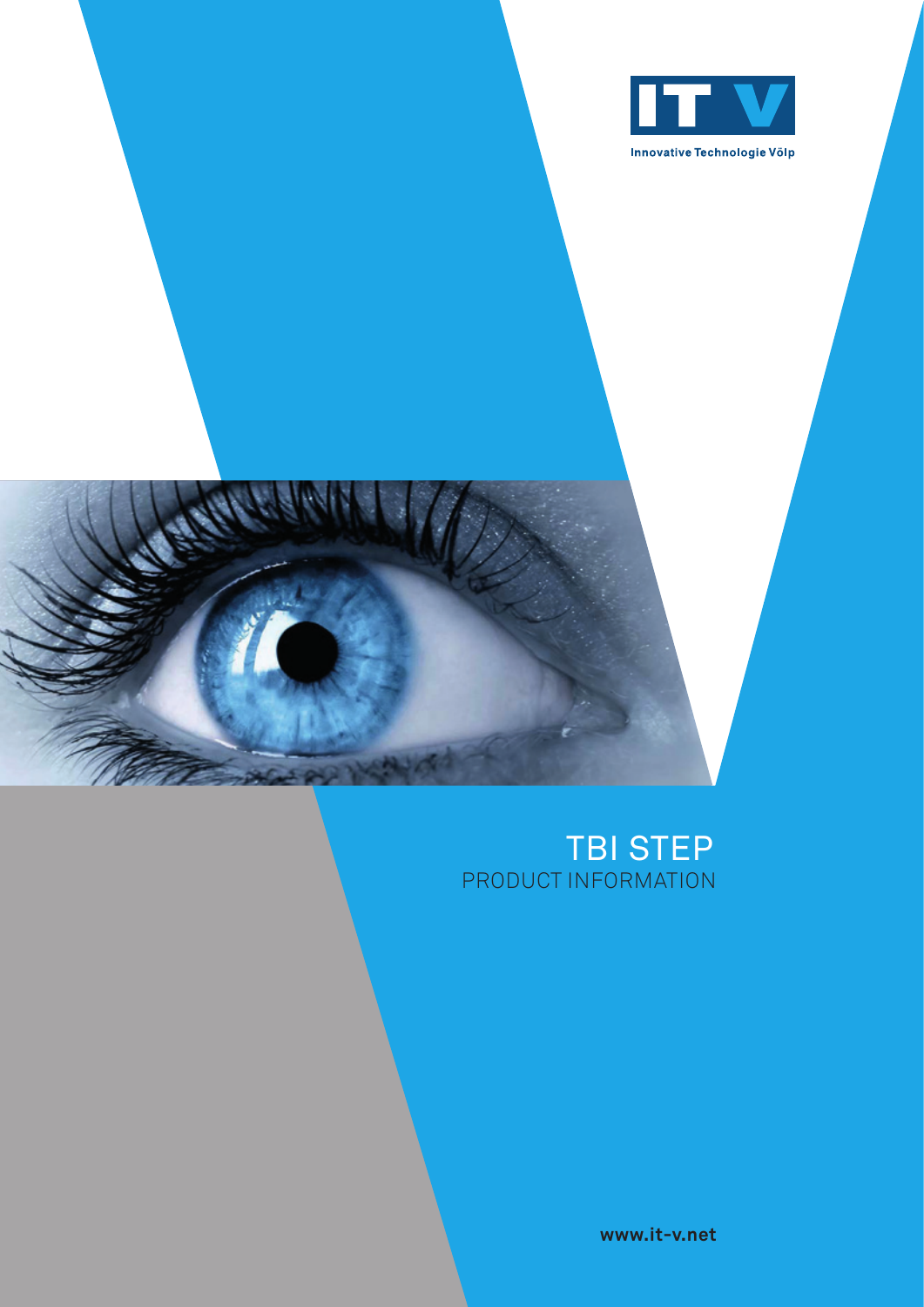# **WHY TBI STEP**

The homogeneous dose distribution with simultaneous maximum protection of healthy tissue and organs at risk represents one of the greatest challenges in total body irradiation (TBI) in VMAT- technology.

From a height of approx. 120 cm, this is not possible in one patient orientation (e.g. HFS) for technical reasons. This means that a mandatory change to the FFS is necessary.

The TBI STEP enables this change without the active help of the patient by a rotating the table top by 180° with the help of the appropriate adapter and handles on the Linac table. This makes it possible to carry out the irradiation in an acceptable period of time with the greatest possible patient comfort with a maximum of 5 isocentres and without the risk of field overlaps.

An individual, external shielding of the OARs is unnecessary due to the VMAT- technology. The integrated indexing system offers optimally reproducible positioning of the patient by means of common positioning devices.

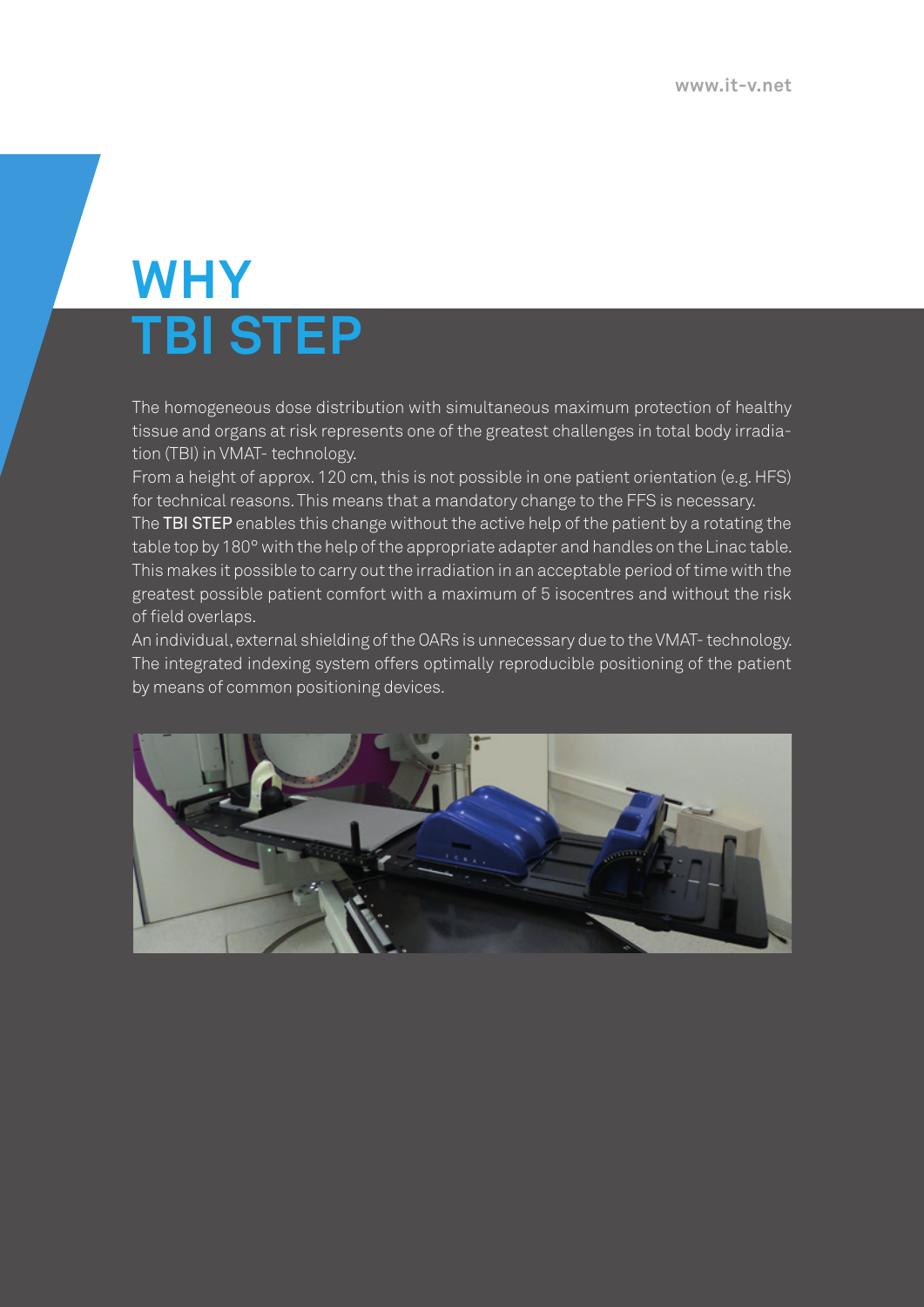# **TBI STEP**

Rotatable Table-Top for TBI in VMAT



- » homogeneous dose distribution over the hole PTV by using VMAT-technology
- » best possible protection of healthy tissue and OARs without using external shields
- » no active change of the patient from HFS to FFS necassary
- » simple rotation of the TBI STEP in a few seconds by means of handgrips
- » Minimization of unexpected patient movement through use conventional positioning devices
- » precisely reproducible positioning of the patient
- » Avoidance of incorrect isocenter shifts
- » Avoidance of gantry-couch collision by using permitted Isocentric coordinates

## **System TBI STEP Komponenten:**

| P10107-615 CT STEP Basic Module 2,40m                   |
|---------------------------------------------------------|
| <b>P10107-673</b> CT STEP Basic Module 2,40m for Varian |
| P10107-527 TBI Adapter CS                               |
| P10107-409 Indexing Bar 14 Carbon (set of 2)            |
| P10107-511 Hand Grip Pole (left & right)                |